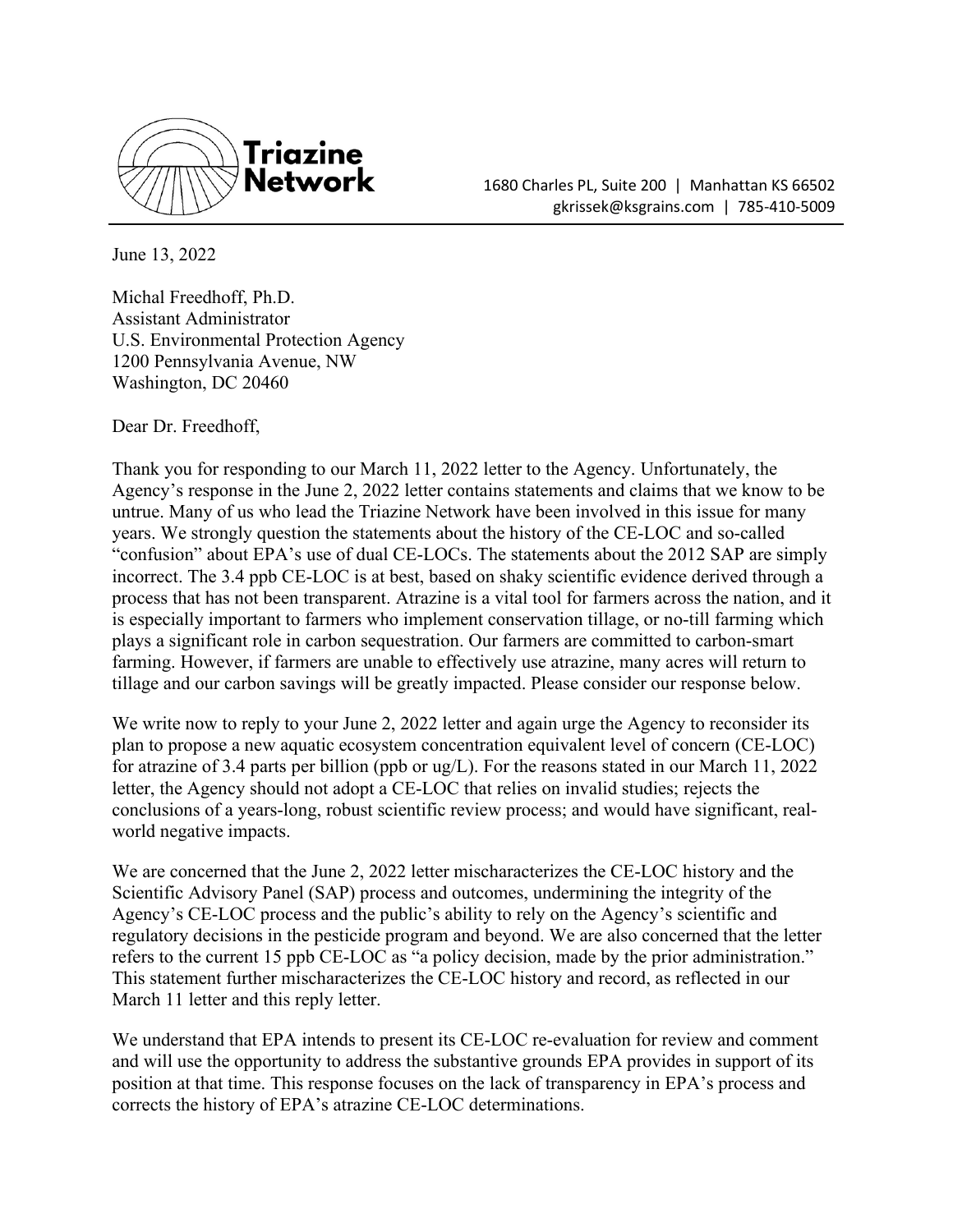### **A. The record on EPA's decision to adopt a 15 ppb CE-LOC is well supported and compelling.**

The June 2, 2022 letter refers to "recent confusion" over the CE-LOC, but the confusion, if any, is caused by EPA's attempts to recharacterize its recent CE-LOC determination. The letter claims that EPA made a "policy decision" in 2019 and 2020 "to identify a value above the CE-LOC" to determine the need for potential regulation of atrazine, but that EPA's "scientific determination of the CE-LOC remained at 3.4 ug/L." The letter further asserts that "EPA has received no new data or information that would change the analyses it presented in the 2016 [preliminary ecological risk] assessment."

By its own terms, the October 2019 Regulatory Update "memorializes EPA's decision to use the concentration of 15 ug/L" as the CE-LOC "for the purposes of determining the need for any potential mitigation to protect aquatic plant communities."[1](#page-1-0) It describes the Agency's "[r]eevaluation of . . . the CE-LOC" in response to scientific critiques of the 3.4 ppb CE-LOC EPA had proposed "in the 2016 preliminary risk assessment," including that the 3.4 ppb CE-LOC relies on "numerous fundamentally flawed, inconsistent and misinterpreted" studies and "ignores recommendations made by the 2012 FIFRA Scientific Advisory Panel."[2](#page-1-1) As a result, EPA decided to use 15 ppb as "the CE-LOC," relying in part on an analysis that adopted the SAP's 2012 recommendations.<sup>[3](#page-1-2)</sup> The September 2020 Atrazine Interim Decision responded to comments regarding the CE-LOC and confirmed that EPA's October 2019 "decision to use" 15 ppb as "the CE-LOC" has not changed.<sup>[4](#page-1-3)</sup> There is no suggestion that 15 ppb is a policy number "above the CE-LOC" or is not a science-based determination, and no reference to retaining 3.4 ppb as "the scientific CE-LOC."

In short, EPA's 2019 re-evaluation was conducted in response to substantive critiques the Agency continued to receive from SAPs and other scientists and stakeholders on the study inclusion, scoring, and other methods that led to the 3.4 ppb CE-LOC proposed in 2016. As a result of this scientific peer-review feedback, as stated in the Regulatory Update and confirmed in the Interim Decision, EPA updated its analyses and adopted the 15 ppb CE-LOC. The assertion that the CE-LOC "remained" at 3.4 ppb all along is unsupportable and undermines the integrity and transparency of EPA's latest "re-evaluation" and the entire years-long CE-LOC regulatory process.

# **B. The record is clear that the 2012 SAP's critiques of the CE-LOC EPA proposed at the time (4-7 ppb) were made by the full panel.**

The June 2, 2022 letter suggests that the 2012 SAP recommendations were the opinions of a single panelist and were beyond the 2012 SAP's charge. That is incorrect.

<span id="page-1-0"></span><sup>&</sup>lt;sup>1</sup> Regulatory Update on the Registration Review of Atrazine (October 22, 2019) at 1, available at [https://www.regulations.gov/document/EPA-HQ-OPP-2013-0266-1260.](https://www.regulations.gov/document/EPA-HQ-OPP-2013-0266-1260) The Regulatory Update was signed by Rick Keigwin, then the Director of EPA OPP, who now serves as the Assistant Administrator for OCSPP.  $^{2}$  *Id.* at 2.

<span id="page-1-2"></span><span id="page-1-1"></span><sup>3</sup> *Id.* at 7 and Appendix A.

<span id="page-1-3"></span><sup>4</sup> Atrazine Interim Decision (September 2020) at 9, available at [https://www.epa.gov/sites/default/files/2020-](https://www.epa.gov/sites/default/files/2020-09/documents/atrazine-id-signed-final.pdf) [09/documents/atrazine-id-signed-final.pdf.](https://www.epa.gov/sites/default/files/2020-09/documents/atrazine-id-signed-final.pdf) The Atrazine Interim Decision was signed by Elissa Reaves as Acting Director of EPA OPP PRD, who continues in that role as the Director.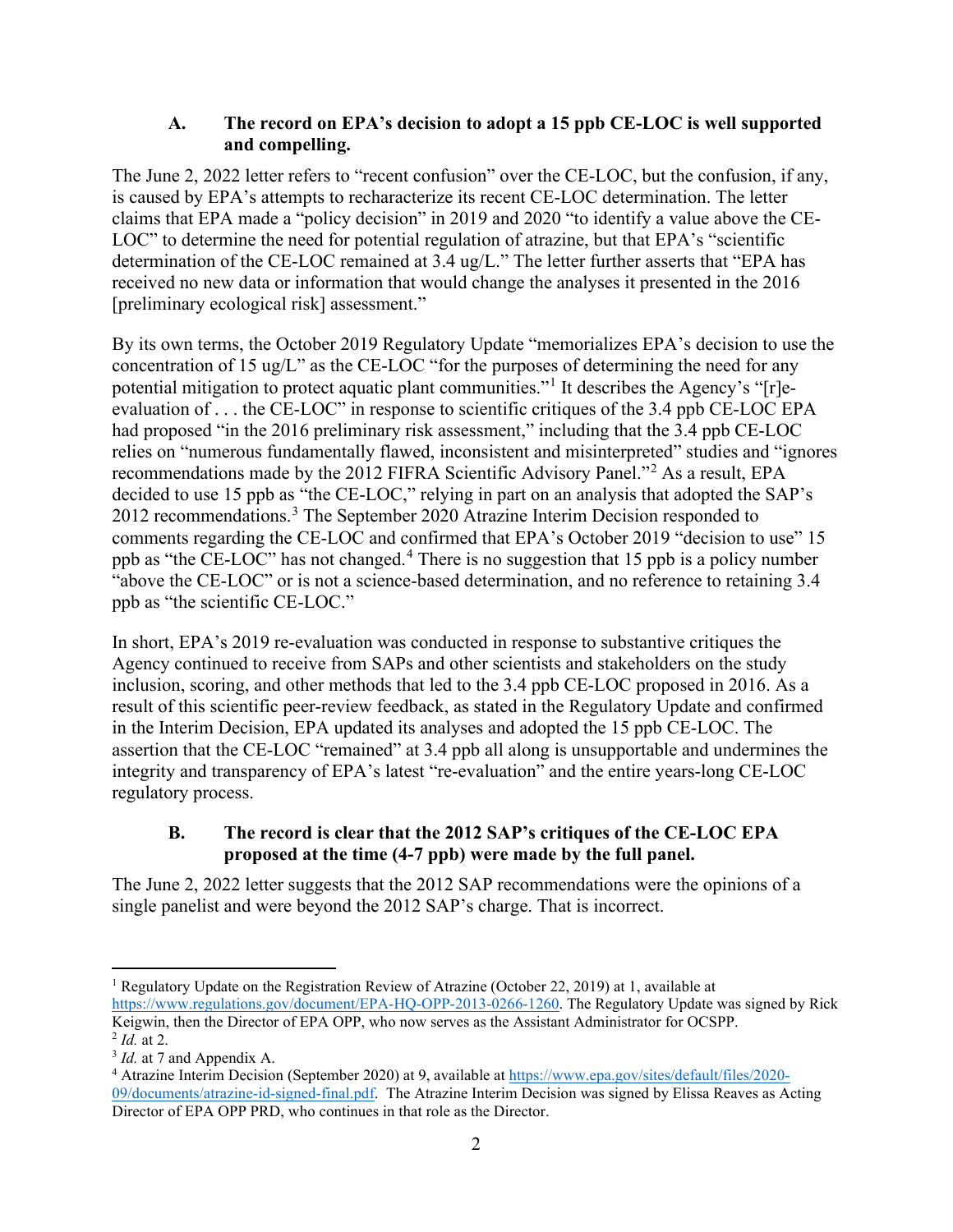Dr. Jim Fairchild, who served for many years as a Research Aquatic Ecologist for the United States Geological Survey, took the lead for the 2012 SAP panel in assessing EPA's inclusion and scoring of the studies that supported EPA's proposed CE-LOC, which was 4-7 ppb at the time. He was eminently qualified for the task, with a focus on pesticides, metals, and risk assessment and over 80 peer-reviewed scientific publications.<sup>[5](#page-2-0)</sup> Dr. Fairchild served on eight SAPs and as journal editor for Environmental Toxicology.<sup>[6](#page-2-1)</sup> The opinions that EPA's 4-7 ppb CE-LOC relied on invalid and misscored studies and the recommendations to correct these issues were not his alone. The other panel members, themselves distinguished scientists, heard and assessed the critiques by Dr. Fairchild and numerous other scientists and stakeholders.<sup>[7](#page-2-2)</sup> The Meeting Minutes reflect that the recommendations were uniformly adopted as the consensus opinion of the full Panel.<sup>[8](#page-2-3)</sup> These opinions were also consistent with and shared by previous SAP's.<sup>[9](#page-2-4)</sup> The ongoing scientific consensus, including three peer-reviewed scientific articles published since 2016, align with the SAP recommendations and support 15 ppb as a scientific and highly conservative CE- $LOC.^{10}$ 

The June 2, 2022 letter's assertion that the SAP's critiques of EPA's study inclusion and scoring "went beyond the charge" also misses the mark. It would be inconsistent with an open scientific peer review process to expect the Panel to assess "the extent to which these cosm studies taken together provide useful and reasonable physical models" without also noticing and assessing whether EPA had addressed recommendations by previous SAPs to change and improve study inclusion and scoring. The Panel noted that "EPA had responded to the 2009 SAP's advice to expand the number of cosm studies in this analysis by addition of twenty or so new cosm

<span id="page-2-0"></span><sup>5</sup> Dr. James Fairchild LinkedIn Profile, available a[t https://www.linkedin.com/in/fairchild-james-](https://www.linkedin.com/in/fairchild-james-5b668030/?trk=public_profile_browsemap)[5b668030/?trk=public\\_profile\\_browsemap.](https://www.linkedin.com/in/fairchild-james-5b668030/?trk=public_profile_browsemap) 6 *Id.*

<span id="page-2-1"></span>

<span id="page-2-2"></span><sup>7</sup> Dr. Stephen Klaine from Clemson University described Dr. Fairchild's review as "unbelievably detailed" and stated that he "agree[d] with all of his assessments." Transcript of June 2012 SAP Meeting at 411, available at [https://www.regulations.gov/document/EPA-HQ-OPP-2012-0230-0219.](https://www.regulations.gov/document/EPA-HQ-OPP-2012-0230-0219) Dr. Klaine expressed his concern that EPA was "less discriminating regarding which cosm studies they accepted compared to the criteria used for accepting the amphibian studies" and that his "biggest problem is with the cosm data." *Id.* at 411, 433. Robert Gilliom from the U.S. Geological Survey summarized "what I am hearing from my colleagues" as a consensus that EPA could proceed with the existing studies "as long as they are sifted through once more" and that the database would be "further improved by adding some improved studies." *Id.* at 424. Dr. John Rodgers from Clemson University made the point that "many of the studies" EPA was relying on are "getting pretty old," that "our ability to design these studies has improved significantly over the past decades" and "[w]e've got better instrumentation . . . [and] techniques that are orders of magnitude more sensitive." *Id.* at 421. Consistent with the SAP process, these viewpoints expressed at the meeting coalesced into the consensus position of the Panel presented in the Meeting Minutes.

<span id="page-2-3"></span><sup>8</sup> 2012 SAP Meeting Minutes (September 11, 2012) at 19-20, available at

<https://www.epa.gov/sites/default/files/2015-06/documents/091112minutes.pdf> ("The Panel recommended that the cosm studies at concentrations less than 30 ug/L . . . be re-evaluated and re-scored." "The Panel's re-evaluation of this subset of cosm studies identified 11 cosm studies mis-scored by the EPA as having 'effects,' when they should have been rescored as having 'no effect.'" "The Panel suggested that these studies be re-scored and/or dropped from the dataset."); *Id.* at 41 ("The Panel focused on major concerns with the Agency's scoring process of effect/no effect of the cosm studies listed in Appendix D.").

<span id="page-2-4"></span><sup>9</sup> *Id.* at 41 ("The 2009 SAP flagged a number of the same studies for the same reasons"); *id.* at 43, Table 1, n. 1 (identifying seven studies that been identified as flawed by the 2009 SAP); *id.* at 42 ("The Panel was disappointed to see [the Lampert] study still included in the cosm dataset since the 2007 and 2009 SAPs indicated that it be dropped due [to] solvent bias.").

<span id="page-2-5"></span><sup>&</sup>lt;sup>10</sup> March 11, 2022 Triazine Network Letter at 3 & n. 10 (citing sources).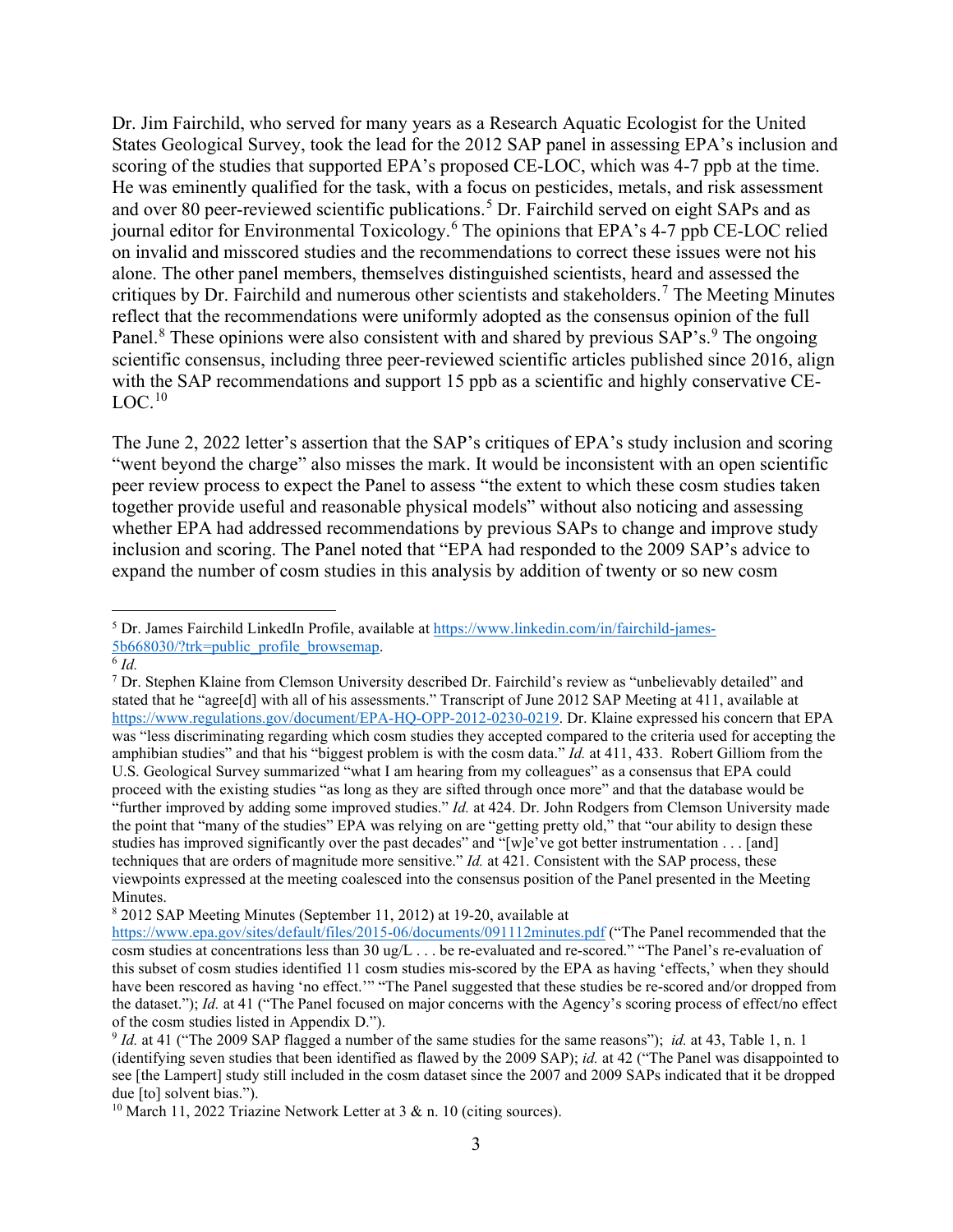studies," updated its own analysis to incorporate those new studies, and expressed its ongoing "major concerns" with EPA's study inclusion and scoring.<sup>[11](#page-3-0)</sup>

# **C. EPA's "uncertainty analyses" remain opaque.**

In 2016 and 2019, EPA presented the results of various "uncertainty analyses" to support its CE-LOC determinations. These uncertainty analyses, including the Agency's decision of which analyses to follow, provide the primary scientific basis for EPA's CE-LOC determinations. Despite serving such a critical purpose, they remain entirely opaque.

In our March 11, 2022 letter to EPA, we noted that EPA conducted uncertainty analyses in 2016 and 2019 that each incorporated the SAP recommendations but produced very different outcomes.[12](#page-3-1) The June 2, 2022 letter attributes this difference to the fact that EPA used the approach described in Giddings 2012 for the 2016 analysis, including the use of split endpoints, and used the 2012 SAP recommendations in 2019, without splitting endpoints. However, according to the Meeting Minutes, the 2012 SAP agreed with Giddings' study scoring approach and recommended it be adopted.<sup>[13](#page-3-2)</sup> Moreover, analyses in recent peer-reviewed publications that follow the SAP's inclusion and scoring recommendations, without splitting endpoints, point to a CE-LOC of at least 20 ppb.<sup>14</sup>

The June 2, 2022 response only underscores the opacity of EPA's uncertainty analyses. The Network's March 11, 2022 letter pointed out that, in response to a recent FOIA request, the Agency was unable to produce the records necessary to reproduce or assess its 2019 uncertainty analyses.[15](#page-3-4) The June 2, 2022 letter does not explain or dispute the lack of support for its uncertainty analysis outcomes. Without access to the datasets, it is impossible to recreate the 2019 uncertainty analysis, to understand how EPA implemented the SAP recommendations in the various scenarios run to generate the reported ranges of CE-LOC outcomes, and to assess to what extent the difference in outcomes is attributable to splitting versus not splitting endpoints as EPA now contends.

#### **D. EPA received ample information and analyses that support not adopting the 3.4 ppb CE-LOC proposed in 2016.**

The June 2, 2022 letter attempts to justify EPA's planned adoption of the 3.4 ppb CE-LOC by contending that it has "received no new data or information that would change the analyses it presented in its 2016 risk assessment," in which EPA rejected the SAP's recommendations on study scoring and inclusion. This ignores the more recent, peer-reviewed articles providing further scientific support for the SAP approach and a far higher, yet still conservative, CE-

<span id="page-3-2"></span><sup>13</sup> 2012 SAP Meeting Minutes (September 11, 2012) at 19 ("The Panel noted that EPA would not have to reevaluate this subset of cosm studies if they adopted the scoring of Giddings (2012). This would be appropriate since the rescoring by the Panel of this subset of studies agreed with that of Giddings (2012)."

<span id="page-3-3"></span><sup>14</sup> March 11, 2022 Triazine Network Letter at 3 & n. 10; *id* Ex. A at 7-8.

<span id="page-3-0"></span> $11$  *Id.* at 41.

<span id="page-3-1"></span><sup>&</sup>lt;sup>12</sup> March 11, 2022 Triazine Network Letter at 3 (the 2016 analysis resulted in a CE-LOC range of 13.5-40 ppb and a median of 20.8, while the 2019 analysis resulted in a range of 1.6-26 ppb and a median of 8.5 ppb.).

<span id="page-3-4"></span><sup>&</sup>lt;sup>15</sup> *Id.* at 4 & Exhibit B at 2 (the EPA scientist who conducted the analyses confirmed he did not have records of the various datasets that were run to produce the 2019 uncertainty analysis, and acknowledged that "at the time of the regulatory update I was running several different datasets for different purposes and it is possible that I overwrote this version with a different dataset.")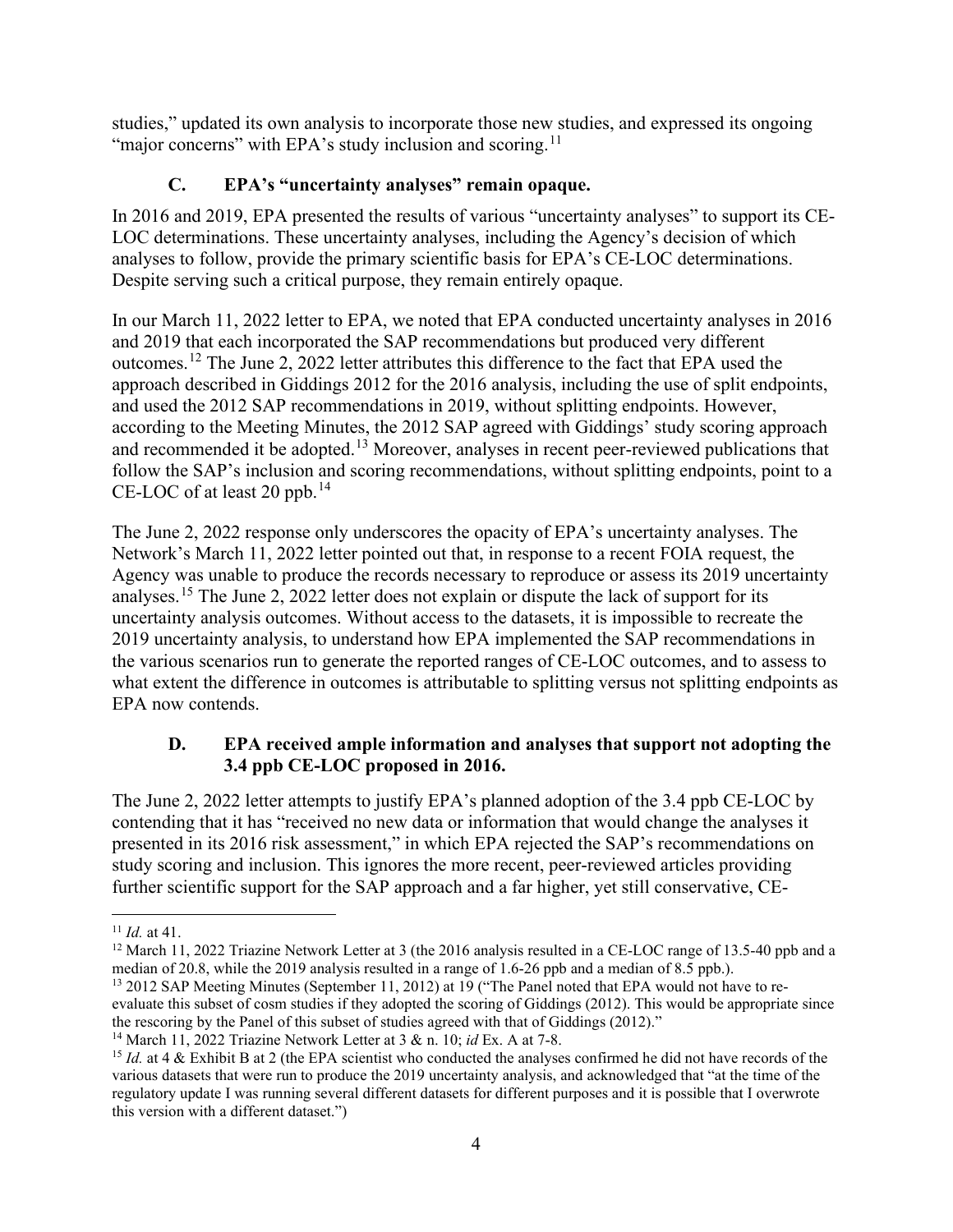LOC.<sup>16</sup> It also ignores that the 20[16](#page-4-0) assessment was only a preliminary assessment and that the Agency *did* change its analyses and approach in the 2019 Regulatory Update and 2020 Interim Decision.<sup>[17](#page-4-1)</sup>

We will respond to EPA's substantive arguments in support of the planned 3.4 ppb CE-LOC after they are presented for comment in the proposed decision. For now it is sufficient to note that in its determination to support the lower CE-LOC, EPA stands alone against scientific consensus.[18](#page-4-2) EPA continues to rely on studies that the successive SAPs and other scientists identified as invalid, unreliable, or misscored due to fundamental issues such as improper study design or lack of documentation;<sup>19</sup> continues to reinterpret study results contrary to the findings of the study's authors;[20](#page-4-4) and rejects the notion that studies that are more sophisticated, better designed, and/or better documented should be given any greater weight.<sup>[21](#page-4-5)</sup>

# **E. Adoption of a scientifically unsound and overly conservative 3.4 ppb CE-LOC would have significant impacts.**

EPA has not shared what additional mitigation measures it may propose in connection with a 3.4 ppb CE-LOC. The Network understands that the Agency is withholding this information until it releases its proposed decision for public comment, and intends to respond with detailed comments at that time.

However, it is important to understand that a 3.4 ppb CE-LOC would have significant negative implications for growers, registrants, States, and other stakeholders, regardless of the severity of

<span id="page-4-0"></span><sup>16</sup> *Id.* at 3.

<span id="page-4-1"></span><sup>&</sup>lt;sup>17</sup> In November 2019, EPA's Environmental Fate and Effectives Division (EFED) responded to scientific comments on the 2016 3.4 ppb CE-LOC by stating that EPA had "re-evaluated the CE-LOC" and referring to the 2019 Regulatory Update "for a complete discussion of this re-evaluation and impact on the CE-LOC for regulatory purposes." Atrazine—Environmental Fate and Effect Division's Response to Public Comments, available at [https://www.regulations.gov/document/EPA-HQ-OPP-2013-0266-1604.](https://www.regulations.gov/document/EPA-HQ-OPP-2013-0266-1604) The Response is signed by Dana Spatz, EFED's Branch Chief; Rosanna Louie-Juzwiak, the Risk Assessment Process Leader; Senior Chemist Dr. Rochelle Bohaty; and Senior Biologist Dr. Colleen Rossmeisl.

<span id="page-4-2"></span><sup>&</sup>lt;sup>18</sup> EPA's proposed 3.4 ppb CE-LOC was also the subject of highly critical comments from federal and state regulatory partners that rely on the issuance of an accurate and effective CE-LOC. USDA stated that "[t]here should be no surprise that USDA has significant concerns regarding the ecological risk assessments," that "the results described in these risk assessments do not translate to what is occurring in the real world," and that "[i]t is puzzling to read the recommendations from the SAPs and EPA's re-registration decision – and end up with these ecological risk assessments." USDA letter to EPA (October 5, 2016), available at [https://www.regulations.gov/comment/EPA-](https://www.regulations.gov/comment/EPA-HQ-OPP-2013-0266-0826)[HQ-OPP-2013-0266-0826.](https://www.regulations.gov/comment/EPA-HQ-OPP-2013-0266-0826) USDA "strongly recommend[ed]" that "EPA revisit the recommendations of previous SAPs and revise the risk assessments to reflect their well-balanced and thoughtful scientific deliberations." *Id.* The National Association of State Departments of Agriculture (NASDA) objected to the premature, unauthorized posting of the 2016 preliminary risk assessment and to its "substantive scientific shortcomings," asked the Agency to correct its reliance on "'studies' not conducted in accordance with the Agency's scientific guidelines as required under FIFRA," and requested "a written explanation on the Agency's justification for utilizing the studies deemed flawed by EPA's 2012 Scientific Advisory Panel." NASDA letter to EPA (May 27, 2016), available at [https://www.nasda.org/letters-comments-testimony/nasda-letter-on-epas-preliminary-ecological-risk-assessment-on](https://www.nasda.org/letters-comments-testimony/nasda-letter-on-epas-preliminary-ecological-risk-assessment-on-atrazine)[atrazine.](https://www.nasda.org/letters-comments-testimony/nasda-letter-on-epas-preliminary-ecological-risk-assessment-on-atrazine) NASDA reiterated those concerns and requests after EPA failed to address them in re-releasing the 2016 preliminary risk assessment. NASDA letter to EPA (October 5, 2016), available at [https://www.regulations.gov/comment/EPA-HQ-OPP-2013-0266-0962.](https://www.regulations.gov/comment/EPA-HQ-OPP-2013-0266-0962)<br><sup>19</sup> June 2, 2022 EPA Letter at 2.

<span id="page-4-3"></span>

<span id="page-4-4"></span><sup>20</sup> *Id.* at 4.

<span id="page-4-5"></span> $^{21}$  *Id.*